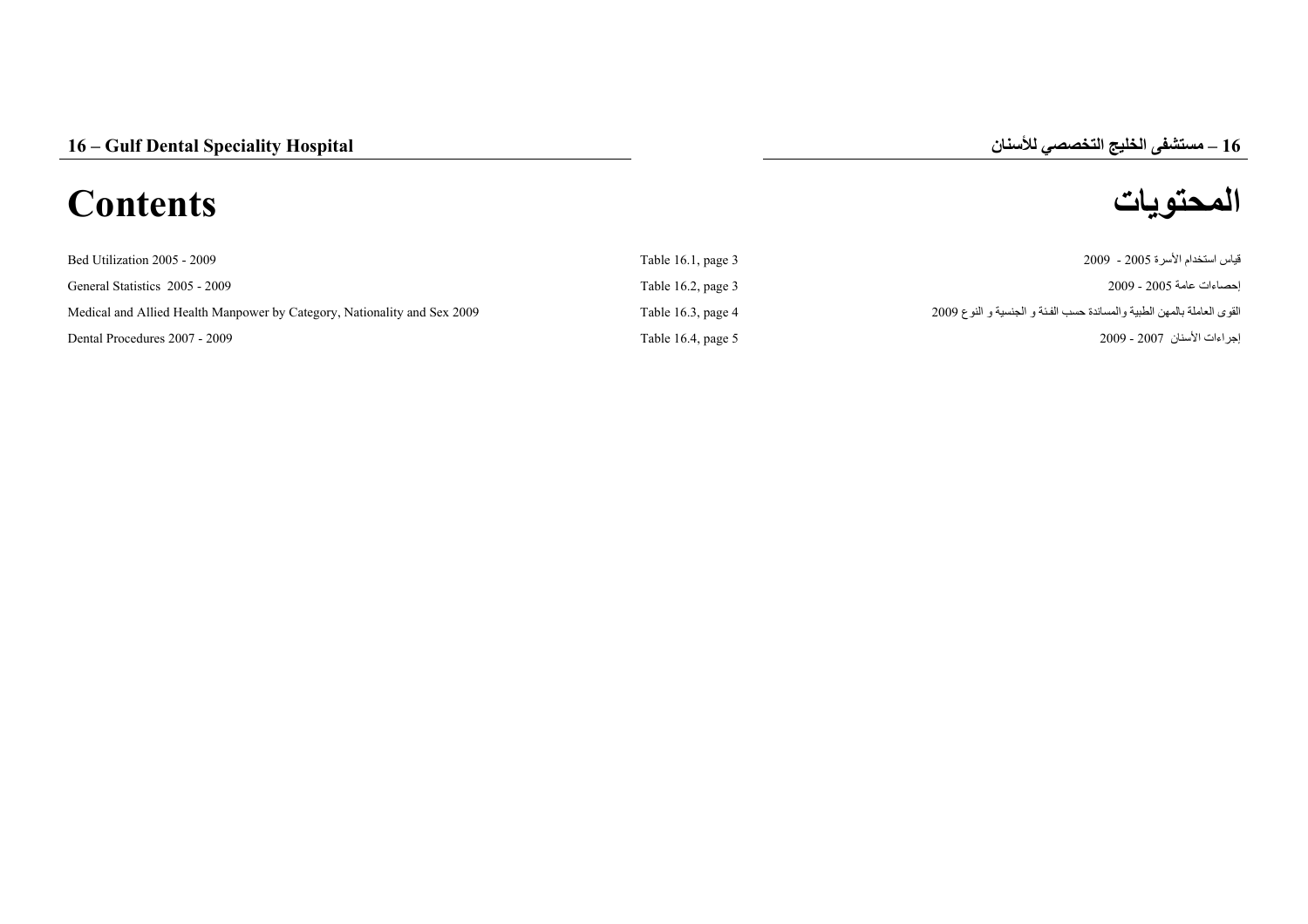## **جدول 16.1 Table قياس استخدام الأسرة 2005 - 2009 Bed Utilization 2005 - 2009**

<span id="page-1-0"></span>

| <b>Description</b>      | 2009      | 2008      | 2007      | 2006      | 2005      | البيان                         |
|-------------------------|-----------|-----------|-----------|-----------|-----------|--------------------------------|
| Total admissions        | 26        | 36        | 27        | 28        | 31        |                                |
| Total discharges        | 26        | 36        | 27        | 28        | 31        | إجمالي الدخول<br>إجمالي الخروج |
| Number of beds          | 10        | 10        | 10        | 10        | 10        | عدد الأسرة                     |
| Bed days available      | 3,650     | 3,660     | 3,650     | 3,650     | 3,650     | أيام الأسرة                    |
| Patient days-overnight  |           |           |           |           |           | أيام المرضي                    |
| Patients days < 1 day   | 26        | 36        | 27        | 28        | 31        | أيام المرضىي أقل من يوم        |
| Total patients days     | 26        | 36        | 27        | 28        | 31        | جملة أيام المرضي               |
| Bed occupancy rate      | 0.7       | 1.0       | 0.7       | 0.8       | 0.8       | معدل أشغال السرير              |
| Turnover rate           | 2.6       | 3.6       | 2.7       | 2.8       | 3.1       | معدل دوران السرير              |
| Turnover interval *     | <b>NA</b> | <b>NA</b> | <b>NA</b> | <b>NA</b> | <b>NA</b> | فترة فراغ السرير *             |
| Average daily admission | 0.1       | 0.1       | 0.1       | 0.1       | 0.1       | متوسط الدخول اليومي            |
| Average daily discharge | 0.1       | 0.1       | 0.1       | 0.1       | 0.1       | متوسط الخروج اليومى            |
| Average length of stay  | 1.0       | 1.0       | 1.0       | 1.0       | 1.0       | منّوسط مدة الأقامة             |

\* معظم الدخول يعتبر بمثابة إقامة لفترة قصيرة . .patients case day as are admissions Most\*

#### **جدول 16.2 Table إحصاءات عامة 2005 - 2009 General Statistics 2005 - 2009**

| <b>Description</b>         | 2009      | 2008            | 2007   | 2006      | 2005  | البيان                                   |
|----------------------------|-----------|-----------------|--------|-----------|-------|------------------------------------------|
| Total out-patient visits   | 14,343    | 14.856          | 14.228 | 11,380    | 9,988 | ز يار ات العيادات الخار جية              |
| Total admissions           | <b>26</b> | 36 <sup>1</sup> | 27     | <b>28</b> | 31    | ا المرضى الداخليون                       |
| Radiology procedures       | 2.465     | 2,365           | 2,264  | 1,404     | 1.479 | ا إجراءات الأشعة                         |
| Operations (Major / Minor) | 26        | 36 <sup>1</sup> | 27     | 28        | 31    | الإجراءات الجراحية ( الكبيرة / الصغيرة ) |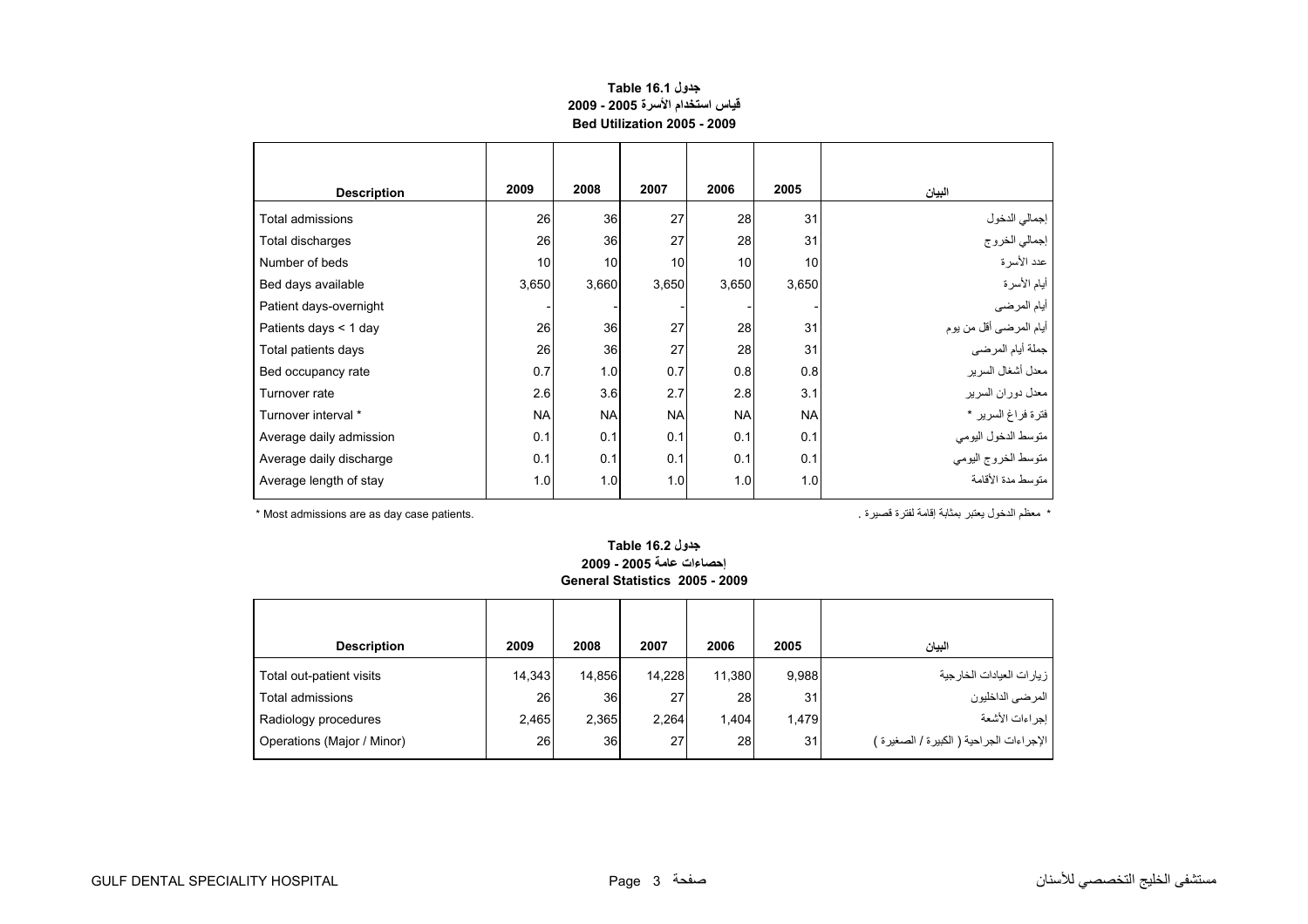<span id="page-2-0"></span>

|                                      | <b>Total</b> |        | الحملة | Non-Bahraini    |                 | غير بحريني | Bahraini     |        | بحريني |                        |
|--------------------------------------|--------------|--------|--------|-----------------|-----------------|------------|--------------|--------|--------|------------------------|
|                                      |              |        |        |                 |                 |            |              |        |        |                        |
|                                      | الجملة       | أنشى   | ذكر    | الجملة          | أنشى            | ذكر        | الجملة       | أننى   | ذكر    |                        |
| Category                             | <b>Total</b> | Female | Male   | <b>Total</b>    | Female          | Male       | <b>Total</b> | Female | Male   | الفئة                  |
| Dentists                             | 12           |        | 11     | 12              |                 | 11         |              |        |        | أطباء الأسنان          |
| Nurses*                              | 18           | 18     |        | 18 <sub>1</sub> | 18 <sup>1</sup> |            |              |        |        | الممرضات *             |
| <b>Practical Nurses (Auxilliary)</b> |              |        |        |                 |                 |            |              |        |        | الممرضين العمليين      |
| Dental Techinicians                  | 2            |        |        |                 |                 |            |              |        |        | فنيو صحة الفم والأسنان |
| Radiographers & Technician           | 2            |        |        | 2               |                 | 2          |              |        |        | مصورو وفنيو أشعة       |

#### **جدول 16.3 Table القوى العاملة بالمهن الطبية والمساندة حسب الفـئة <sup>و</sup> الجنسية <sup>و</sup> النوع <sup>2009</sup> Medical and Allied Health Manpower by Category, Nationality and Sex 2009**

\* Nurses excluding practical nurses and other grades below staff nurse. . الأقل والفئات العمليين الممرضين يشمل لا العدد : الممرضات\*